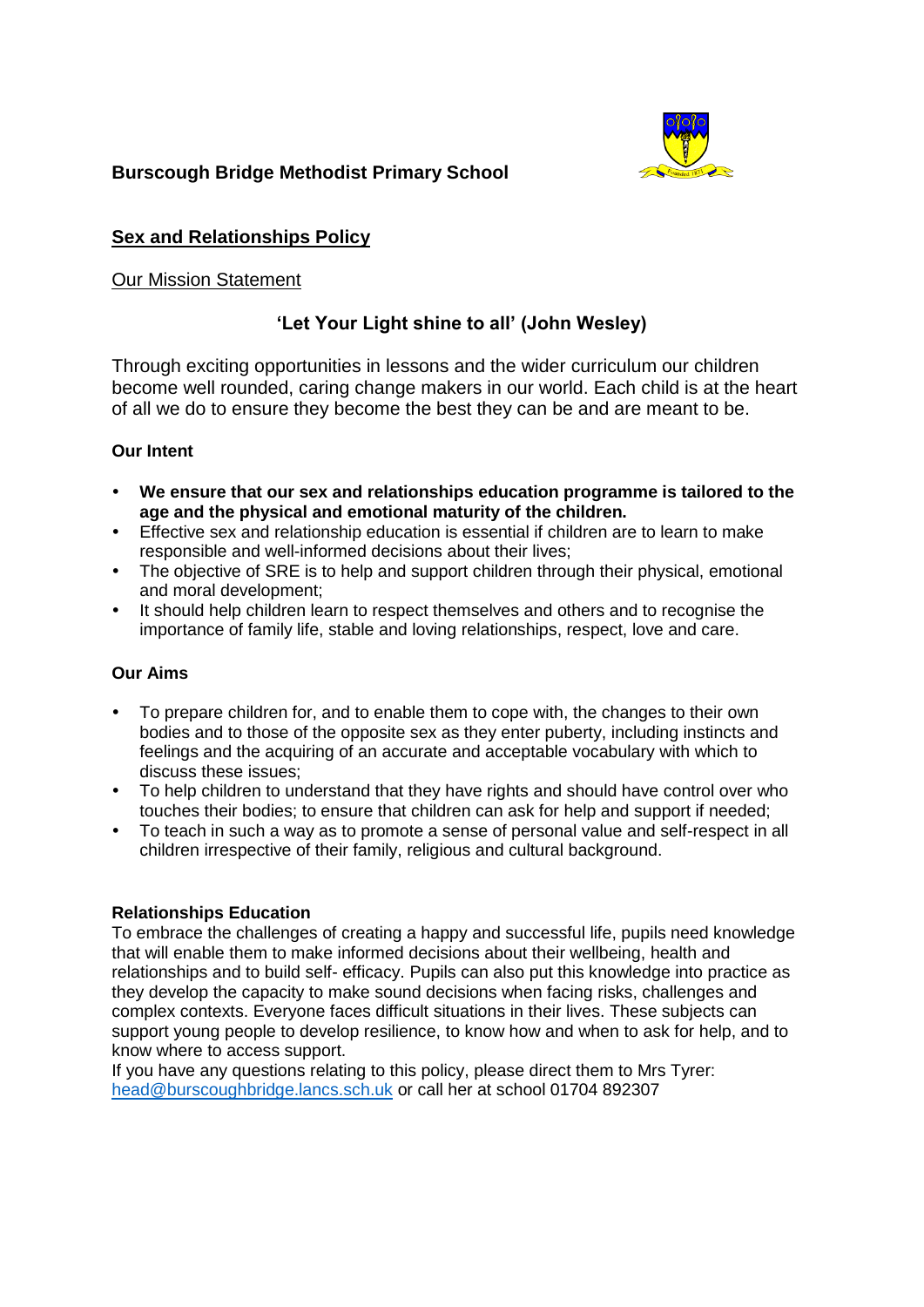(DFE statutory guidance 2019 point 1 page 8)

[https://assets.publishing.service.gov.uk/government/uploads/system/uploads/attachment\\_da](https://assets.publishing.service.gov.uk/government/uploads/system/uploads/attachment_data/file/908013/Relationships_Education__Relationships_and_Sex_Education__RSE__and_Health_Education.pdf) ta/file/908013/Relationships\_Education\_\_Relationships\_and\_Sex\_Education\_\_RSE\_\_and [Health\\_Education.pdf](https://assets.publishing.service.gov.uk/government/uploads/system/uploads/attachment_data/file/908013/Relationships_Education__Relationships_and_Sex_Education__RSE__and_Health_Education.pdf)

### **Definition of Relationships Education for Burscough Bridge Methodist Primary School**

We will begin by teaching the fundamental building blocks and characteristics of positive relationships, with particular reference to friendships, family relationships and relationships with other children and with adults.

We will enable children to keep themselves and other safe so we will talk about healthy friendships, family relationships and other relationships they may be likely to encounter. We will establish how to treat each other with kindness, consideration, the importance of honesty and truthfulness and seeking permission seeking and giving and the concept of personal privacy.

We will help them establish personal space and boundaries, showing respect and understanding the differences between appropriate and inappropriate or unsafe physical and other, content.

These are the forerunners of teaching about consent, which is taught at secondary school.

#### **Implementation**

In our school we will give children opportunities for learning about what a relationship is through discussion, role play, circle times and assemblies and in the Early Years through puppet work. We will use various stories and non-fiction books as a source of discussion.

We intend to teach them the skills they need to think clearly, keep calm, evaluate, plan a way ahead, help others and stay healthy, both mentally and physically. In our modern world, this also includes online interactions and appropriateness so children can learn to stay safe. All children and staff will have the opportunity to ask questions via open discussion or by posting their ideas or questions named or anonymously into our worry boxes. These will be read and collated and incorporated into lessons or dealt with separately where appropriate

All our objectives are from the DFE guidelines and from the PSHE quality assured resources. Our children receive lessons and assemblies from Mrs Tyrer and PSHE, RSE and Health education is interwoven into our curriculum and taught by class teachers and support staff and positive skills and attitudes are reinforced throughout the school day.

We use the PSHE Association for our planning throughout school, however we also teach SRE through other subject areas (for example, Science), where we feel that they contribute significantly to a child's knowledge and understanding of his or her own body, and how it is changing and developing.

As we are teaching to mixed age classes, we have developed a two-year program. We plan termly and start by assessing knowledge to make sure we are addressing any need arising from previous experiences (COVID). This will help children in their first academic year back, whilst still complying with statutory requirements.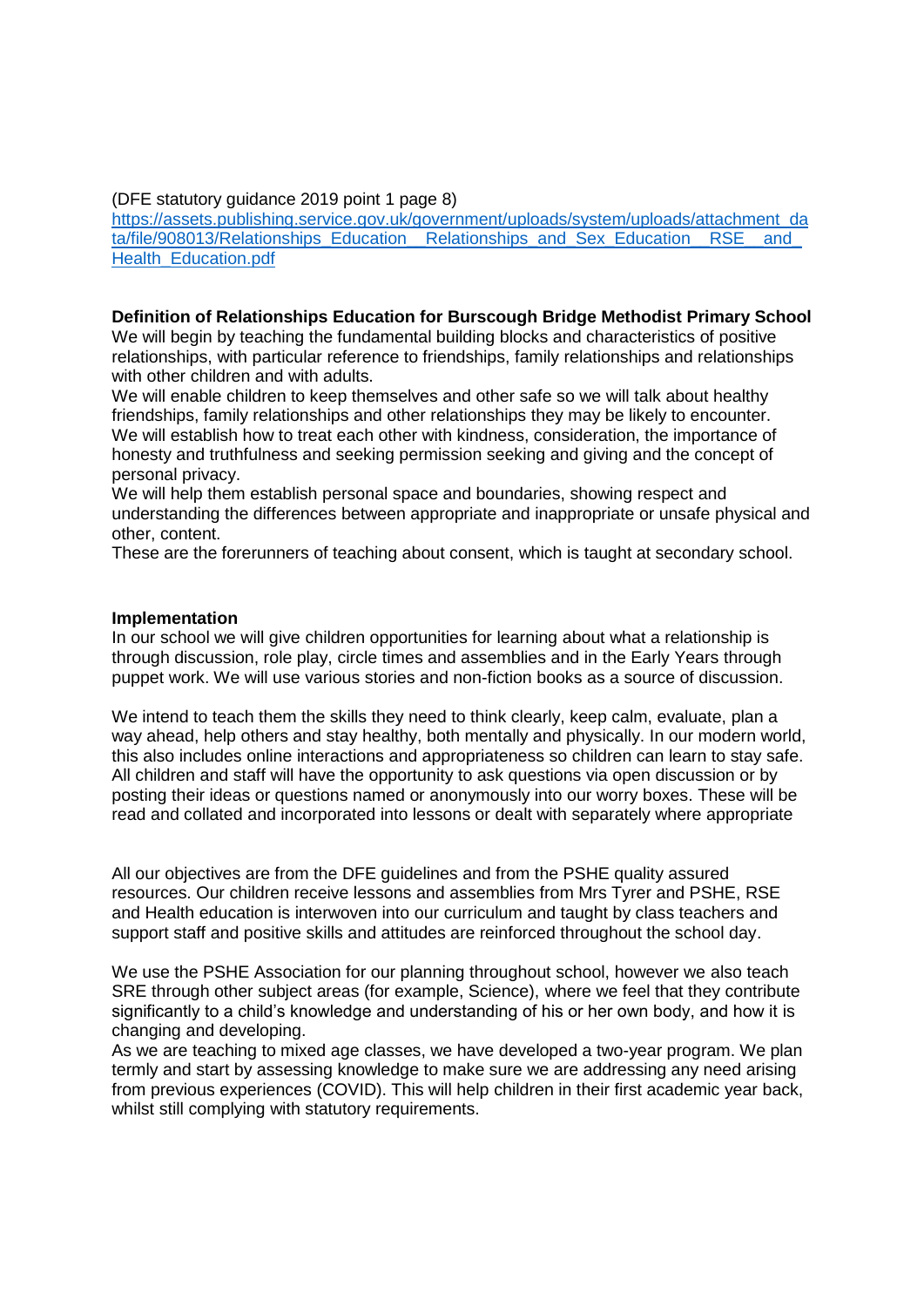We will be teaching our children about equality. In conjunction with our Promoting British Values, we will be teaching children about the protected characteristics. It is against the law to discriminate against someone because of:

- $\bullet$  age
- disability
- gender reassignment
- marriage and civil partnership
- pregnancy and maternity
- race
- religion or belief
- sex
- sexual orientation

We will teach them about the rule of law and the rule of God and the rule of law and give them opportunities to discuss the various rules of different religions and compare to the law of our country.

We have a whole school ethos, which we are building on to promote success, confidence, responsibility and develop an open mind. Therefore, we offer our children the opportunity to take part in mindfulness and yoga. We value hands on learning and recognise that not all children have equal experiences and knowledge of life. To help make sure children have life experiences to build their learning on, we plan to engage in trips to take part in Forest School (KS1) and take part in the John Muir award (KS2). The children will be working with nature as much as possible, giving them chance to centre themselves.

We will teach our children to challenge discrimination. We will engage with parents and carers and strive to ensure our children leave our primary school, happy and excited about living in a community full of difference and diversity, whether that is through ethnicity, gender, ability, sexual orientation, gender identity, age or religion.

This relationships education will go hand in hand with our health education. It will not be separated out. We will be concentrating on good health, eating, sleep patterns, exercise and mental wellbeing for the autumn term and plan to continue this in the spring term with specialist coaches for KS2 children.

# **Relationship and Sex Education**

We recognise it may be difficult for parents and carers to think about their children learning about such things but we believe in this age of technology where our primary age children have access to the internet we prefer to think of us answering their questions about how life is made rather than their peers and the internet. This way we can ensure the emotions and relationships are not forgotten.

It should ensure all children are prepared for both the physical and emotional changes of puberty. Children need to understand how both girls and boy's bodies function and change as they grow into adults. Parents and carers may consult with us as to the exact content before we teach it. Although a mixed age class, we will separate out the Key stage 2 children for this element of our teaching, as well as some other Circle Times, to always be sensitive and age appropriate.

## **Content, Curriculum Design and Delivery**

Our curriculum complies with the government guidance 2019 and updated guidance 2020: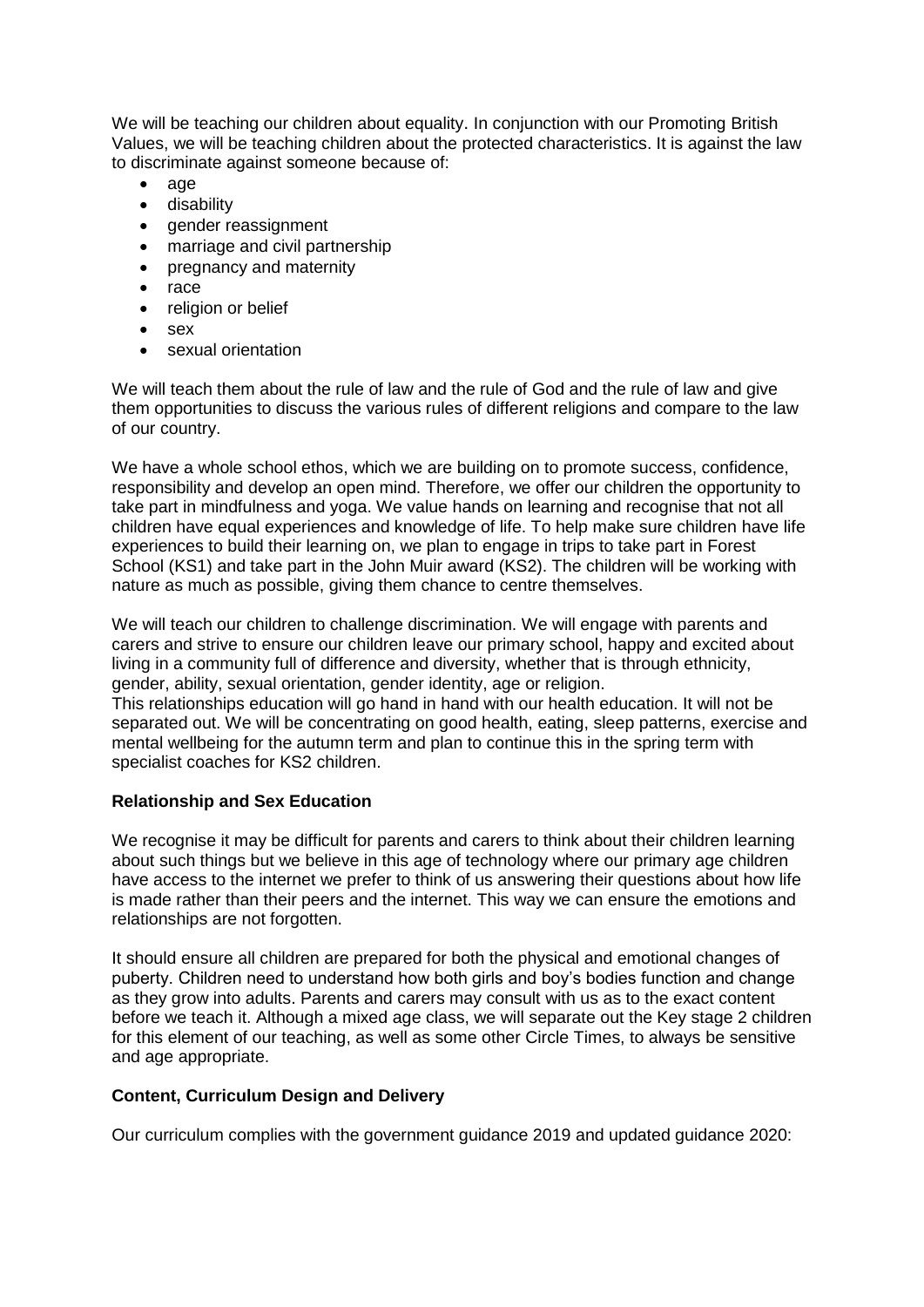[https://assets.publishing.service.gov.uk/government/uploads/system/uploads/attachment\\_da](https://assets.publishing.service.gov.uk/government/uploads/system/uploads/attachment_data/file/908013/Relationships_Education__Relationships_and_Sex_Education__RSE__and_Health_Education.pdf) ta/file/908013/Relationships\_Education\_\_Relationships\_and\_Sex\_Education\_\_RSE\_\_and [Health\\_Education.pdf](https://assets.publishing.service.gov.uk/government/uploads/system/uploads/attachment_data/file/908013/Relationships_Education__Relationships_and_Sex_Education__RSE__and_Health_Education.pdf)

Our programme of study is bespoke and has been written to the needs of our children. These are updated as the lessons proceed to ensure any misconceptions etc. are addressed. We will begin teaching relationships, health education in the EYFS. PSHE is already an integral part of early learning. The EYFS statutory framework areas of Personal, Social and Emotional development, and Understanding the World, have close links to the PSHE (Association) education Programme of Study. Learning and development opportunities for these areas, as well as Communication and language, are interwoven within the pupils' experience through daily EYFS play-based activities, role-play areas, quality children's fiction and reflective discussion to begin to build pupils' knowledge and understanding, skills, attitudes and attributes related to PSHE elements of education.

The PSHE / RSE Curriculum is written with three core themes;

- Health and wellbeing (H)
- Relationships (R)
- Living in the wider world (L)

[PSHE Association Programme of Study for PSHE Education \(Key stages 1–5\), Jan 2020.pdf](https://fs.hubspotusercontent00.net/hubfs/20248256/Programme%20of%20Study/PSHE%20Association%20Programme%20of%20Study%20for%20PSHE%20Education%20(Key%20stages%201%E2%80%935)%2c%20Jan%202020.pdf?hsCtaTracking=d718fa8f-77a8-445b-a64e-bb10ca9a52d8%7C90ef65f6-90ab-4e84-af7b-92884c142b27)  [\(hubspotusercontent00.net\)](https://fs.hubspotusercontent00.net/hubfs/20248256/Programme%20of%20Study/PSHE%20Association%20Programme%20of%20Study%20for%20PSHE%20Education%20(Key%20stages%201%E2%80%935)%2c%20Jan%202020.pdf?hsCtaTracking=d718fa8f-77a8-445b-a64e-bb10ca9a52d8%7C90ef65f6-90ab-4e84-af7b-92884c142b27)

The DFE requires primary school children to know certain information, by the time they leave. This is under the headings:

- Families and people who care for me
- Caring friendships
- Respectful relationships
- Online relationships
- Being safe

Please see our PSHE and RSE Curriculum Overview for detailed information on what your children will learn at school in the EYFS, Key Stage 1 and Key Stage 2.

[FOUNDATION SUBJECTS \(burscoughbridgemethodistschool.co.uk\)](https://burscoughbridgemethodistschool.co.uk/foundation-subjects/#carousel_2225)

### **Difficult Questions**

We recognise many questions can be uncomfortable. However, we believe a child deserves an open and honest answer from a safe adult. We will answer a question to the whole class where appropriate, if not we will differentiate and respond according to need. We will use our worry box and explain children can pop any ideas and questions into the box (as mentioned earlier), where children can ask questions if they are too shy to do so in class, and will be addressed separately where appropriate.

### **SEND**

RSE and Health Education must be accessible for all pupils. We will ensure through careful planning, reference to the Code of Practice, sensitive delivery and differentiation that our children with SEND access the curriculum.

## **Safeguarding**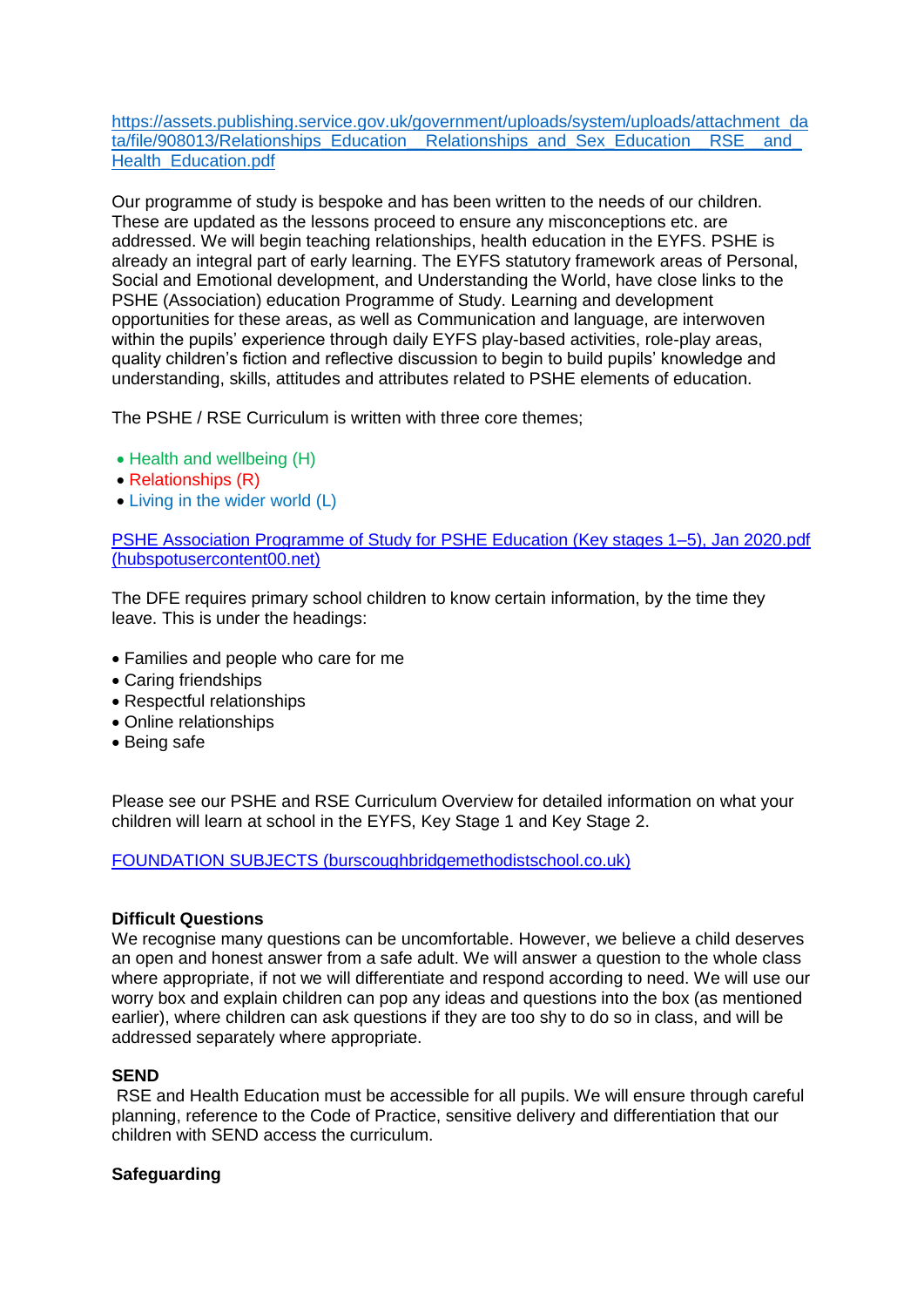Pupils should know how to report concerns and seek advice when they suspect or know that something is wrong. At all stages it will be important to balance teaching children about making sensible decisions to stay safe (including online) whilst being clear it is never the fault of a child who is abused and why victim blaming is always wrong. These subjects complement Health Education and as part of a comprehensive programme and whole school approach, this knowledge can support safeguarding of children.

### **Peer-on-peer abuse** is defined as abuse between children.

Burscough Bridge Methodist School **has** a **zero-tolerance approach to abuse**, including peer-on-peer abuse.

Burscough Bridge Methodist School will refer to specific guidance in Keeping Children Safe in Education Part five: Child on Child Sexual Violence and Sexual Harassment and Lancashire Procedures. [5.31 Peer Abuse \(proceduresonline.com\)](https://panlancashirescb.proceduresonline.com/chapters/p_peer_abuse.html)

All staff will be aware that peer-on-peer abuse can occur between pupils of any age and gender, both inside and outside of school, as well as online. All staff will be aware of the indicators of peer-on-peer abuse, how to identify it, and how to respond to reports All staff will speak to the DSL if they have any concerns about peer-on-peer abuse.

All staff will understand the importance of challenge inappropriate behaviour between peers, and will not tolerate abuse as "banter" or "part of growing up".

Peer-on-peer abuse can be manifested in many different ways

All staff will be clear as to the school's policy and procedures regarding peer-on-peer abuse and the role they have to play in preventing it and responding where they believe a child may be at risk from it.

### **Right to withdraw**

We are putting this policy out in draft form and are in the process of consulting with parents as to their views and opinions. There will be opportunity for parents to see the materials we will be using below and feedback. Once completed the relationships part of our curriculum will be statutory. Parents or carers may not withdraw their children from this and by signing our home school, agreement parents are acknowledging this. Whilst we strongly encourage parents and carers to encourage their children to learn about the sex education part of our relationship's education in years 5 and 6 and to trust that all our teaching will be sensitive and age/developmentally appropriate, and with reference to the law, they do have the right to withdraw. Please speak to your class teacher or the Head if you have any worries. The Head will then invite you in for a discussion and if appropriate invite your child in to ensure their views and rights are up held. If the parents are still not happy with this education, we will then need the request to withdraw in writing.

### **Governors**

The governors are being consulted regarding the writing and development of this policy and will receive annual feedback from the Head teacher in her Head teachers report on the impact and progress.

### **Review dates**

This policy will be reviewed in June 2022 and any updates added. It will then go again to governors to be accepted.

This policy is written to comply with the: 2010 Equality Act 2002 Education Act

Please read in conjunction with our: Safeguarding Policy 2021 Keeping Children Safe in Education 2021